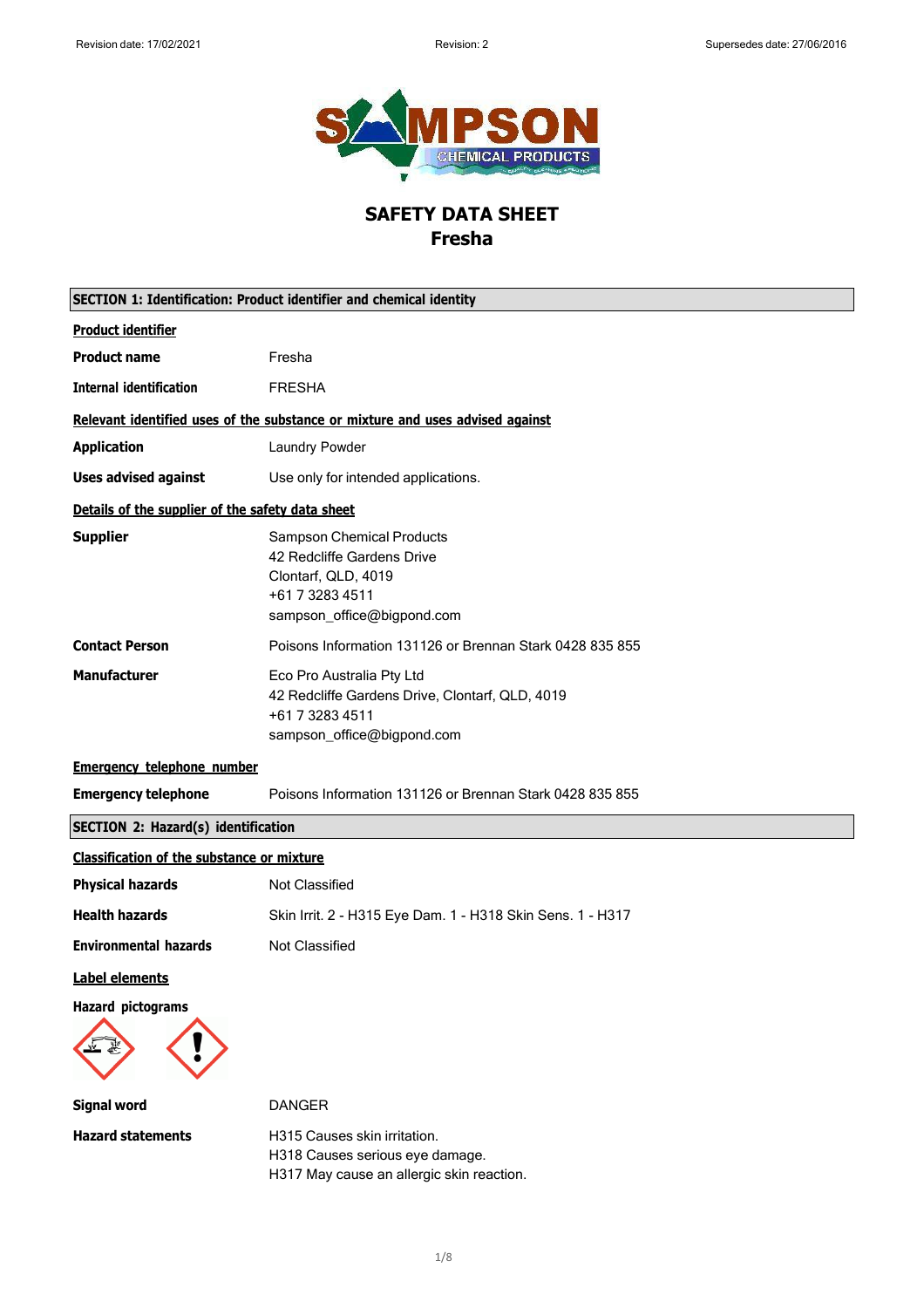## **Fresha**

| <b>Precautionary statements</b> | P264 Wash contaminated skin thoroughly after handling.<br>P305+P351+P338 IF IN EYES: Rinse cautiously with water for several minutes. Remove<br>contact lenses, if present and easy to do. Continue rinsing. |
|---------------------------------|--------------------------------------------------------------------------------------------------------------------------------------------------------------------------------------------------------------|
|                                 | P332+P313 If skin irritation occurs: Get medical advice/attention.                                                                                                                                           |
| <b>Contains</b>                 | Sodium Metasilicate Pentahydrate, Dodecylbenzenesulphonic acid                                                                                                                                               |

### **Other hazards**

This product does not contain any substances classified as PBT (persistent, bioaccumulative and toxic) or vPvB (very persistent and very bioaccumulative).

| <b>SECTION 3: Composition and information on ingredients</b> |            |
|--------------------------------------------------------------|------------|
| <b>Mixtures</b>                                              |            |
| <b>Sodium Carbonate</b>                                      | $30 - 60%$ |
| CAS number: 497-19-8                                         |            |
|                                                              |            |
| Sodium Metasilicate Pentahydrate                             | $1 - 10%$  |
| CAS number: 10213-79-3                                       |            |
| Dodecylbenzenesulphonic acid                                 | $1 - 10%$  |
|                                                              |            |
| CAS number: 27176-87-0                                       |            |
| <b>SECTION 4: First aid measures</b>                         |            |

| <b>Description of first aid measures</b> |                                                                                                                                                                                                                                                                                                                            |
|------------------------------------------|----------------------------------------------------------------------------------------------------------------------------------------------------------------------------------------------------------------------------------------------------------------------------------------------------------------------------|
| <b>General information</b>               | Get medical attention if any discomfort continues. Show this Safety Data Sheet to the medical<br>personnel.                                                                                                                                                                                                                |
| <b>Inhalation</b>                        | Move affected person to fresh air and keep warm and at rest in a position comfortable for<br>breathing. Loosen tight clothing such as collar, tie or belt. Get medical attention if symptoms<br>are severe or persist.                                                                                                     |
| <b>Ingestion</b>                         | Rinse mouth thoroughly with water. Get medical advice/attention if you feel unwell. Do not<br>induce vomiting unless under the direction of medical personnel.                                                                                                                                                             |
| <b>Skin Contact</b>                      | It is important to remove the substance from the skin immediately. In the event of any<br>sensitisation symptoms developing, ensure further exposure is avoided. Remove<br>contamination with soap and water or recognised skin cleansing agent. Get medical attention<br>if symptoms are severe or persist after washing. |
| Eye contact                              | Rinse with water. Do not rub eye. Remove any contact lenses and open eyelids wide apart.<br>Get medical attention if any discomfort continues.                                                                                                                                                                             |
| <b>Protection of first aiders</b>        | First aid personnel should wear appropriate protective equipment during any rescue.                                                                                                                                                                                                                                        |
|                                          | Most important symptoms and effects, both acute and delayed                                                                                                                                                                                                                                                                |
| <b>General information</b>               | The severity of the symptoms described will vary dependent on the concentration and the<br>length of exposure.                                                                                                                                                                                                             |
| <b>Inhalation</b>                        | No specific symptoms known.                                                                                                                                                                                                                                                                                                |
| <b>Ingestion</b>                         | May cause sensitisation or allergic reactions in sensitive individuals. May cause irritation.                                                                                                                                                                                                                              |
| <b>Skin contact</b>                      | May cause skin sensitisation or allergic reactions in sensitive individuals. Redness. Irritating to<br>skin.                                                                                                                                                                                                               |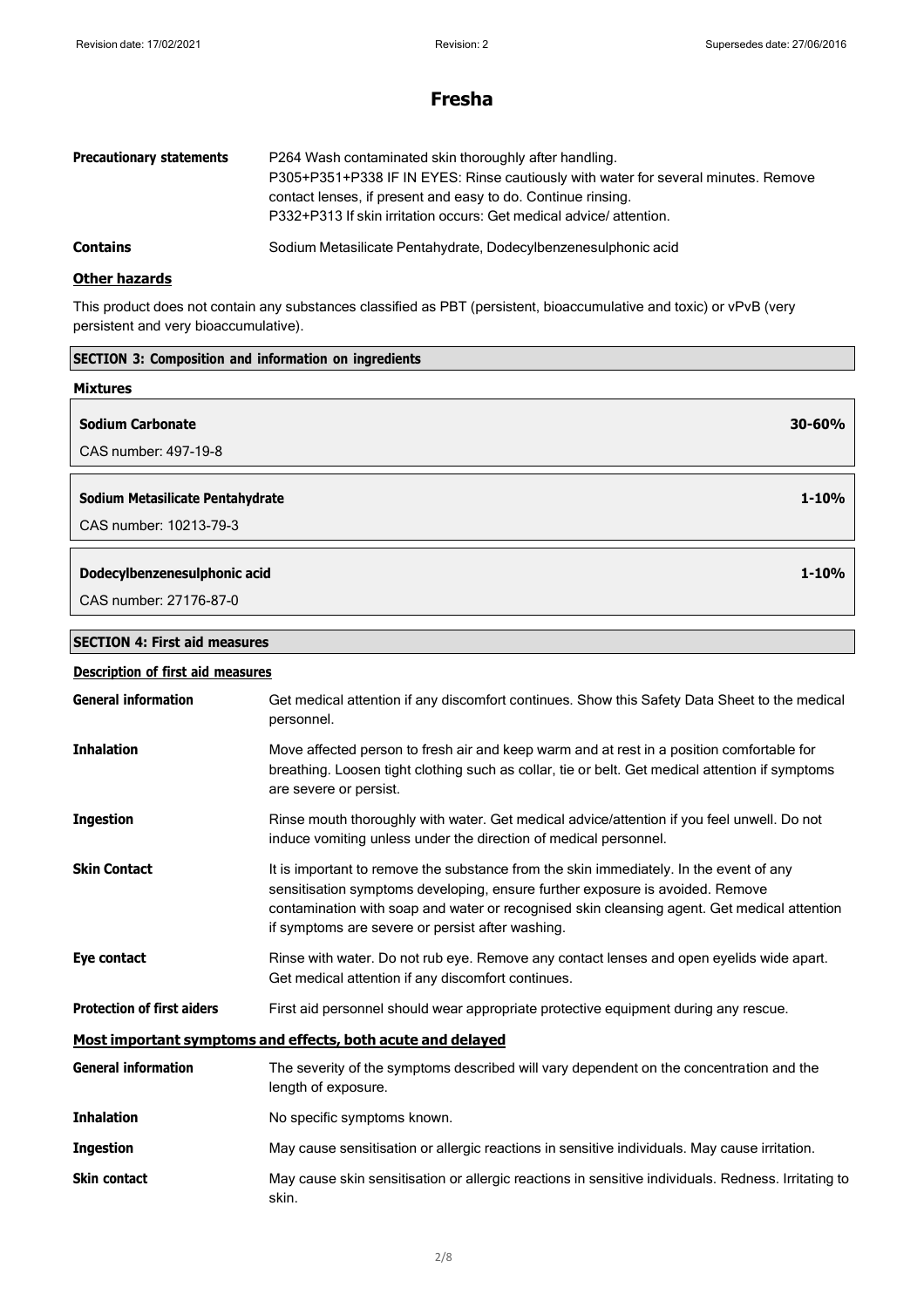| Eye contact                                           | Irritating to eyes.                                                                                                                                                                                                                                                                                                                                                                                                                                                                           |
|-------------------------------------------------------|-----------------------------------------------------------------------------------------------------------------------------------------------------------------------------------------------------------------------------------------------------------------------------------------------------------------------------------------------------------------------------------------------------------------------------------------------------------------------------------------------|
|                                                       | Indication of any immediate medical attention and special treatment needed                                                                                                                                                                                                                                                                                                                                                                                                                    |
| Notes for the doctor                                  | Treat symptomatically. May cause sensitisation or allergic reactions in sensitive individuals.                                                                                                                                                                                                                                                                                                                                                                                                |
| <b>SECTION 5: Firefighting measures</b>               |                                                                                                                                                                                                                                                                                                                                                                                                                                                                                               |
| <b>Extinguishing media</b>                            |                                                                                                                                                                                                                                                                                                                                                                                                                                                                                               |
| Suitable extinguishing media                          | The product is not flammable. Extinguish with alcohol-resistant foam, carbon dioxide, dry<br>powder or water fog. Use fire-extinguishing media suitable for the surrounding fire.                                                                                                                                                                                                                                                                                                             |
| <b>Unsuitable extinguishing</b><br>media              | Do not use water jet as an extinguisher, as this will spread the fire.                                                                                                                                                                                                                                                                                                                                                                                                                        |
| Special hazards arising from the substance or mixture |                                                                                                                                                                                                                                                                                                                                                                                                                                                                                               |
| <b>Specific hazards</b>                               | None known.                                                                                                                                                                                                                                                                                                                                                                                                                                                                                   |
| <b>Hazardous combustion</b><br>products               | Thermal decomposition or combustion products may include the following substances:<br>Harmful gases or vapours.                                                                                                                                                                                                                                                                                                                                                                               |
| <b>Advice for firefighters</b>                        |                                                                                                                                                                                                                                                                                                                                                                                                                                                                                               |
| <b>Protective actions during</b><br>firefighting      | Avoid breathing fire gases or vapours. Evacuate area. Cool containers exposed to heat with<br>water spray and remove them from the fire area if it can be done without risk. Cool containers<br>exposed to flames with water until well after the fire is out. Control run-off water by containing<br>and keeping it out of sewers and watercourses. If risk of water pollution occurs, notify<br>appropriate authorities.                                                                    |
| Special protective equipment<br>for firefighters      | Wear positive-pressure self-contained breathing apparatus (SCBA) and appropriate protective<br>clothing. Firefighter's clothing conforming to Australia/New Zealand Standards AS/NZS 4967<br>(for clothing) AS/NZS 1801 (for helmets), AS/NZS 4821 (for protective boots), AS/NZS 1801<br>(for protective gloves) will provide a basic level of protection for chemical incidents.                                                                                                            |
| <b>SECTION 6: Accidental release measures</b>         |                                                                                                                                                                                                                                                                                                                                                                                                                                                                                               |
|                                                       | Personal precautions, protective equipment and emergency procedures                                                                                                                                                                                                                                                                                                                                                                                                                           |
| <b>Personal precautions</b>                           | Wear protective clothing as described in Section 8 of this safety data sheet. No action shall be<br>taken without appropriate training or involving any personal risk. Avoid contact with skin and<br>eyes.                                                                                                                                                                                                                                                                                   |
| <b>Environmental precautions</b>                      |                                                                                                                                                                                                                                                                                                                                                                                                                                                                                               |
| <b>Environmental precautions</b>                      | Avoid discharge into drains or watercourses or onto the ground.                                                                                                                                                                                                                                                                                                                                                                                                                               |
| Methods and material for containment and cleaning up  |                                                                                                                                                                                                                                                                                                                                                                                                                                                                                               |
| Methods for cleaning up                               | Wear protective clothing as described in Section 8 of this safety data sheet. Clear up spills<br>immediately and dispose of waste safely. Do not use sawdust or other combustible material.<br>Collect spillage with a shovel and broom, or similar and reuse, if possible. Collect and place in<br>suitable waste disposal containers and seal securely. Flush contaminated area with plenty of<br>water. Wash thoroughly after dealing with a spillage. For waste disposal, see Section 13. |
| Reference to other sections                           |                                                                                                                                                                                                                                                                                                                                                                                                                                                                                               |
| <b>Reference to other sections</b>                    | For personal protection, see Section 8. See Section 11 for additional information on health<br>hazards. See Section 12 for additional information on ecological hazards. For waste disposal,<br>see Section 13.                                                                                                                                                                                                                                                                               |
|                                                       | SECTION 7: Handling and storage, including how the chemical may be safely used                                                                                                                                                                                                                                                                                                                                                                                                                |

### **Precautions for safe handling**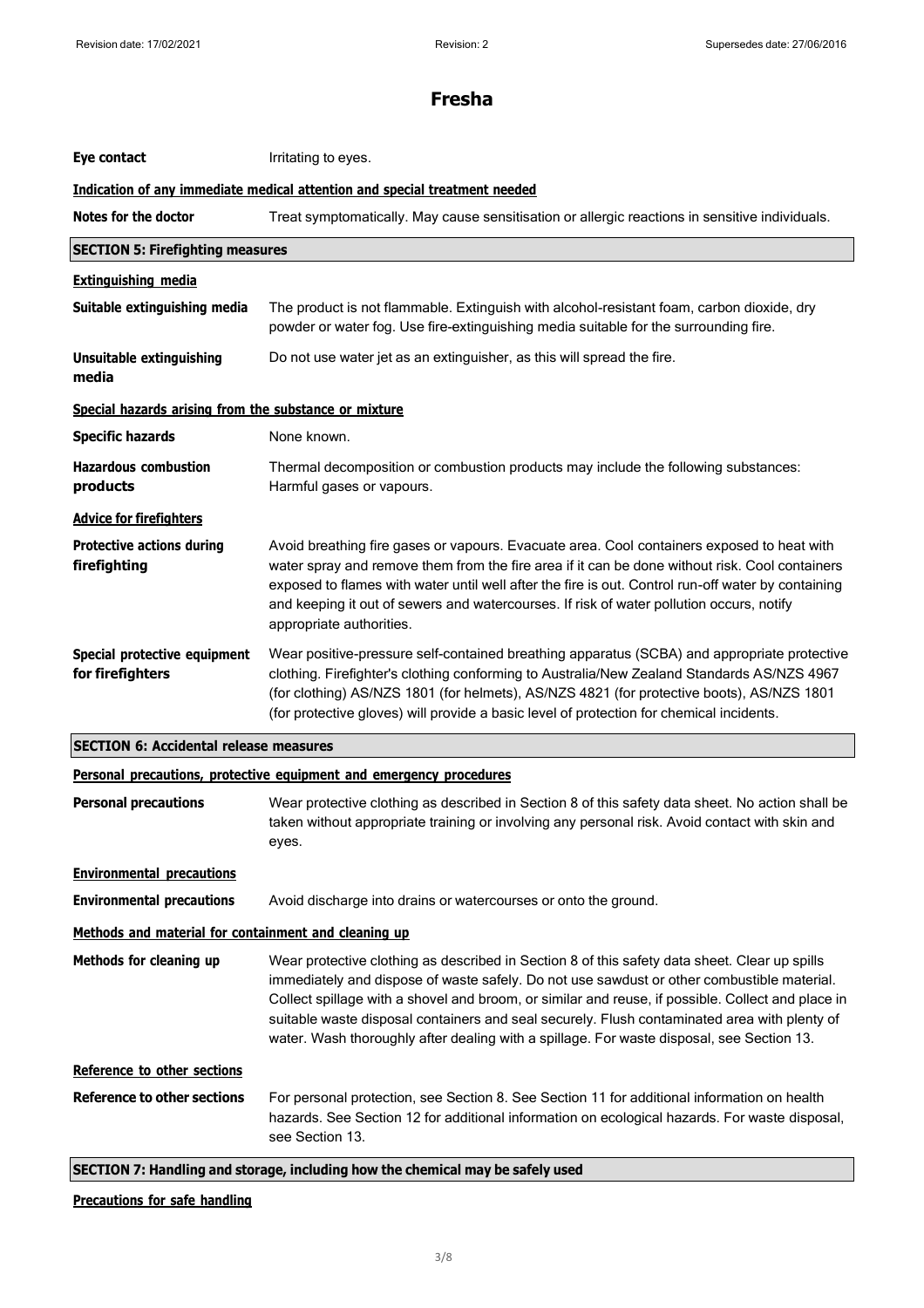| <b>Usage precautions</b>                                     | Read and follow manufacturer's recommendations. Wear protective clothing as described in<br>Section 8 of this safety data sheet. Keep away from food, drink and animal feeding stuffs.<br>Keep container tightly sealed when not in use. Do not handle until all safety precautions have<br>been read and understood. Do not handle broken packages without protective equipment. Do<br>not reuse empty containers. |  |
|--------------------------------------------------------------|---------------------------------------------------------------------------------------------------------------------------------------------------------------------------------------------------------------------------------------------------------------------------------------------------------------------------------------------------------------------------------------------------------------------|--|
| <b>Advice on general</b><br>occupational hygiene             | Wash promptly if skin becomes contaminated. Take off contaminated clothing and wash<br>before reuse. Wash contaminated clothing before reuse.                                                                                                                                                                                                                                                                       |  |
| Conditions for safe storage, including any incompatibilities |                                                                                                                                                                                                                                                                                                                                                                                                                     |  |
| <b>Storage precautions</b>                                   | Keep only in the original container. Keep container tightly closed, in a cool, well ventilated<br>place. Keep containers upright. Protect containers from damage.                                                                                                                                                                                                                                                   |  |
| <b>Storage class</b>                                         | Chemical storage.                                                                                                                                                                                                                                                                                                                                                                                                   |  |
| Specific end use(s)                                          |                                                                                                                                                                                                                                                                                                                                                                                                                     |  |
| Specific end use(s)                                          | The identified uses for this product are detailed in Section 1.                                                                                                                                                                                                                                                                                                                                                     |  |
| <b>SECTION 8: Exposure controls and personal protection</b>  |                                                                                                                                                                                                                                                                                                                                                                                                                     |  |

#### **Exposure controls**

**Protective equipment**



| <b>Appropriate engineering</b><br>controls | Provide adequate ventilation. Observe any occupational exposure limits for the product or<br>ingredients.                                                                                                                                                                                                                                                                                                                                                                                                                                                                                                           |
|--------------------------------------------|---------------------------------------------------------------------------------------------------------------------------------------------------------------------------------------------------------------------------------------------------------------------------------------------------------------------------------------------------------------------------------------------------------------------------------------------------------------------------------------------------------------------------------------------------------------------------------------------------------------------|
| Eye/face protection                        | Wear tight-fitting, chemical splash goggles or face shield. If inhalation hazards exist, a full-<br>face respirator may be required instead.                                                                                                                                                                                                                                                                                                                                                                                                                                                                        |
| <b>Hand protection</b>                     | Wear protective gloves. The most suitable glove should be chosen in consultation with the<br>glove supplier/manufacturer, who can provide information about the breakthrough time of the<br>glove material. To protect hands from chemicals, gloves should comply with Australia/New<br>Zealand Standard AS/NZS 2161. Considering the data specified by the glove manufacturer,<br>check during use that the gloves are retaining their protective properties and change them as<br>soon as any deterioration is detected. Frequent changes are recommended.                                                        |
| Other skin and body<br>protection          | May cause skin sensitisation or allergic reactions in sensitive individuals. Wear appropriate<br>clothing to prevent repeated or prolonged skin contact.                                                                                                                                                                                                                                                                                                                                                                                                                                                            |
| <b>Hygiene measures</b>                    | Wash hands thoroughly after handling. Wash at the end of each work shift and before eating,<br>smoking and using the toilet. Do not eat, drink or smoke when using this product.                                                                                                                                                                                                                                                                                                                                                                                                                                    |
| <b>Respiratory protection</b>              | Ensure all respiratory protective equipment is suitable for its intended use and complies with<br>Australia/New Zealand Standard AS/NZS 1716. Check that the respirator fits tightly and the<br>filter is changed regularly. Gas and combination filter cartridges should comply with<br>Australia/New Zealand Standard AS/NZS 1716. Full face mask respirators with replaceable<br>filter cartridges should comply with Australia/New Zealand Standard AS/NZS 1716. Half mask<br>and quarter mask respirators with replaceable filter cartridges should comply with<br>Australia/New Zealand Standard AS/NZS 1716. |
| <b>Environmental exposure</b><br>controls  | Keep container tightly sealed when not in use.                                                                                                                                                                                                                                                                                                                                                                                                                                                                                                                                                                      |

**SECTION 9: Physical and chemical properties**

**Information on basic physical and chemical properties**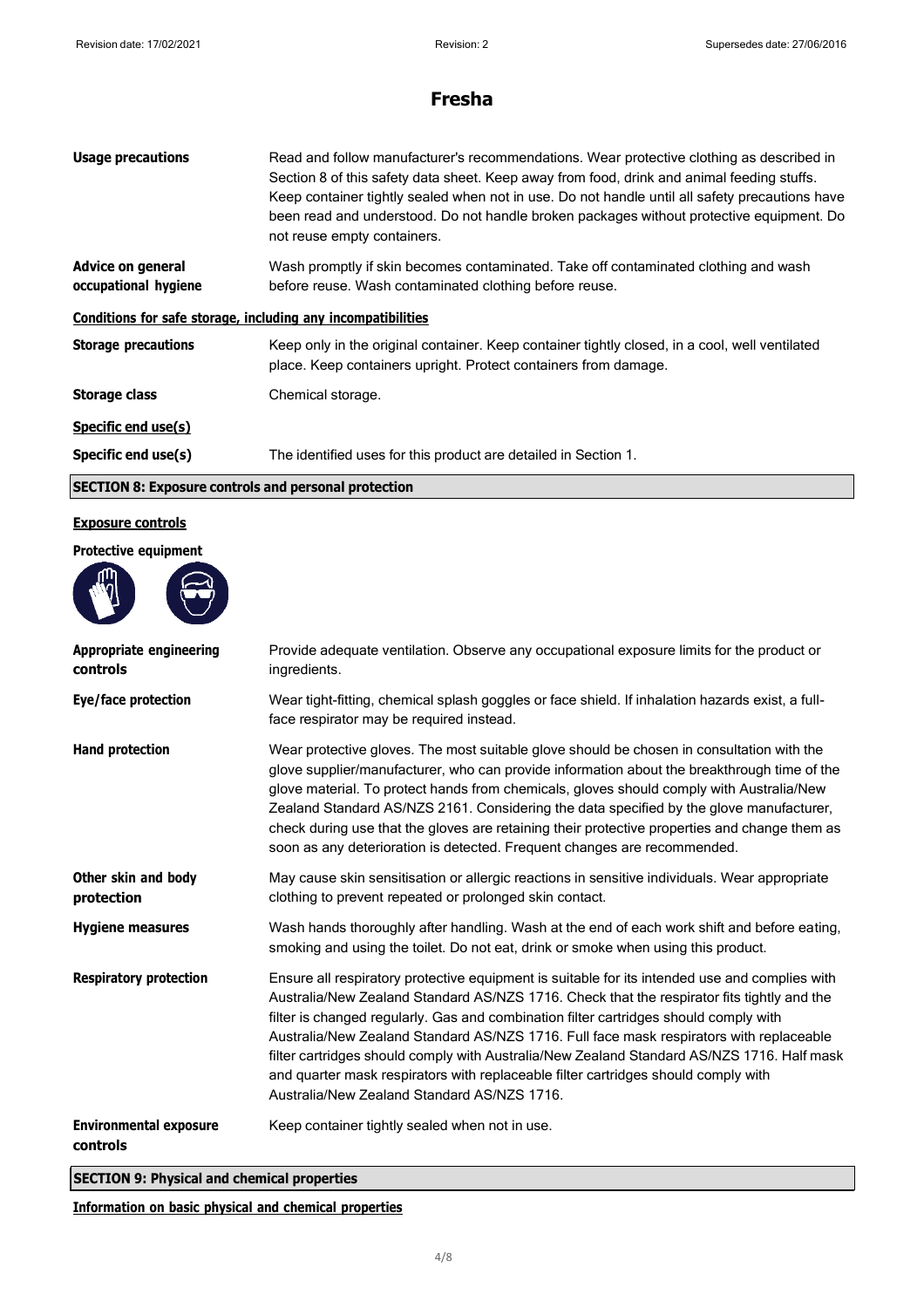| <b>Appearance</b>                                                    | Powder. Medium Density Powder                                                                                                                                           |
|----------------------------------------------------------------------|-------------------------------------------------------------------------------------------------------------------------------------------------------------------------|
| <b>Colour</b>                                                        | White.                                                                                                                                                                  |
| <b>Odour</b>                                                         | Pleasant, agreeable.                                                                                                                                                    |
| <b>Specific Gravity</b>                                              | 1.02                                                                                                                                                                    |
| Flammability (solid, gas)                                            | Non Flammable                                                                                                                                                           |
| Solubility(ies)                                                      | Completely soluble in water.                                                                                                                                            |
| <b>SECTION 10: Stability and reactivity</b>                          |                                                                                                                                                                         |
| <b>Reactivity</b>                                                    | There are no known reactivity hazards associated with this product.                                                                                                     |
| <b>Stability</b>                                                     | Stable at normal ambient temperatures and when used as recommended. Stable under the<br>prescribed storage conditions.                                                  |
| <b>Possibility of hazardous</b><br>reactions                         | No potentially hazardous reactions known.                                                                                                                               |
| <b>Conditions to avoid</b>                                           | Avoid exposure to moisture.                                                                                                                                             |
| <b>Materials to avoid</b>                                            | Acids. Oxidising agents.                                                                                                                                                |
| <b>Hazardous decomposition</b><br>products                           | Does not decompose when used and stored as recommended. Thermal decomposition or<br>combustion products may include the following substances: Harmful gases or vapours. |
| <b>SECTION 11: Toxicological information</b>                         |                                                                                                                                                                         |
| <b>Information on toxicological effects</b>                          |                                                                                                                                                                         |
| <b>Acute toxicity - oral</b><br>Notes (oral LD <sub>50</sub> )       | Based on available data the classification criteria are not met.                                                                                                        |
| ATE oral (mg/kg)                                                     | 9,447.22                                                                                                                                                                |
| <b>Acute toxicity - dermal</b><br>Notes (dermal LD <sub>50</sub> )   | Based on available data the classification criteria are not met.                                                                                                        |
| <b>Acute toxicity - inhalation</b><br><b>Notes (inhalation LCso)</b> | Based on available data the classification criteria are not met.                                                                                                        |
| <b>Skin corrosion/irritation</b><br><b>Animal data</b>               | Irritating.                                                                                                                                                             |
| Serious eye damage/irritation<br>Serious eye damage/irritation       | Causes serious eye irritation.                                                                                                                                          |

| <b>Respiratory sensitisation</b> |                                                                              |
|----------------------------------|------------------------------------------------------------------------------|
| <b>Respiratory sensitisation</b> | Based on available data the classification criteria are not met.             |
| <b>Skin sensitisation</b>        |                                                                              |
| <b>Skin sensitisation</b>        | May cause skin sensitisation or allergic reactions in sensitive individuals. |
| Germ cell mutagenicity           |                                                                              |
| Genotoxicity - in vitro          | Based on available data the classification criteria are not met.             |
| <b>Carcinogenicity</b>           |                                                                              |
| Carcinogenicity                  | Based on available data the classification criteria are not met.             |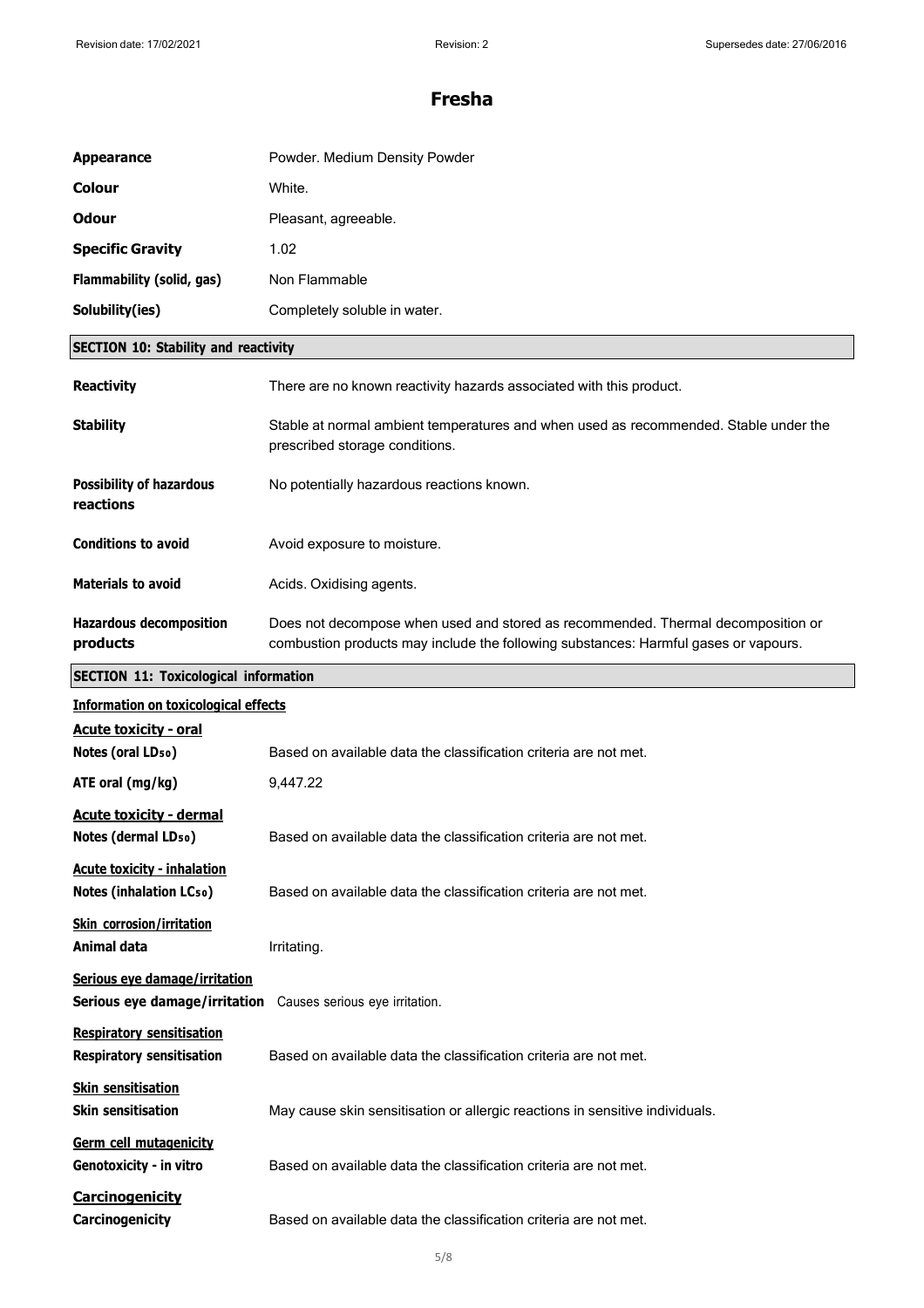| <b>IARC</b> carcinogenicity                          | None of the ingredients are listed or exempt.                                                                                      |  |
|------------------------------------------------------|------------------------------------------------------------------------------------------------------------------------------------|--|
| <b>Reproductive toxicity</b>                         | Reproductive toxicity - fertility Based on available data the classification criteria are not met.                                 |  |
| <b>Reproductive toxicity -</b><br>development        | Based on available data the classification criteria are not met.                                                                   |  |
| Specific target organ toxicity - single exposure     |                                                                                                                                    |  |
| <b>STOT - single exposure</b>                        | Not classified as a specific target organ toxicant after a single exposure.                                                        |  |
| Specific target organ toxicity - repeated exposure   |                                                                                                                                    |  |
| <b>STOT - repeated exposure</b>                      | Not classified as a specific target organ toxicant after repeated exposure.                                                        |  |
| <b>Aspiration hazard</b><br><b>Aspiration hazard</b> | Not relevant. Solid.                                                                                                               |  |
| <b>General information</b>                           | The severity of the symptoms described will vary dependent on the concentration and the<br>length of exposure.                     |  |
| <b>Inhalation</b>                                    | No specific symptoms known.                                                                                                        |  |
| <b>Ingestion</b>                                     | May cause sensitisation or allergic reactions in sensitive individuals. May cause irritation.                                      |  |
| <b>Skin Contact</b>                                  | May cause skin sensitisation or allergic reactions in sensitive individuals. Redness. Irritating to<br>skin.                       |  |
| Eye contact                                          | Irritating to eyes.                                                                                                                |  |
| <b>Route of exposure</b>                             | Ingestion Inhalation Skin and/or eye contact                                                                                       |  |
| <b>Target Organs</b>                                 | No specific target organs known.                                                                                                   |  |
| <b>Medical considerations</b>                        | Skin disorders and allergies.                                                                                                      |  |
| <b>SECTION 12: Ecological information</b>            |                                                                                                                                    |  |
| <b>Ecotoxicity</b>                                   | Not regarded as dangerous for the environment. However, large or frequent spills may have<br>hazardous effects on the environment. |  |
| <b>Toxicity</b>                                      | Based on available data the classification criteria are not met.                                                                   |  |
| <b>Persistence and degradability</b>                 |                                                                                                                                    |  |
|                                                      | Persistence and degradability The degradability of the product is not known.                                                       |  |
| <b>Bioaccumulative potential</b>                     |                                                                                                                                    |  |
| <b>Bioaccumulative Potential</b>                     | No data available on bioaccumulation.                                                                                              |  |
| <b>Mobility in soil</b>                              |                                                                                                                                    |  |
| <b>Mobility</b>                                      | No data available.                                                                                                                 |  |
| Other adverse effects                                |                                                                                                                                    |  |
| <b>Other adverse effects</b>                         | None known.                                                                                                                        |  |
| <b>SECTION 13: Disposal considerations</b>           |                                                                                                                                    |  |
|                                                      |                                                                                                                                    |  |

**Waste treatment methods**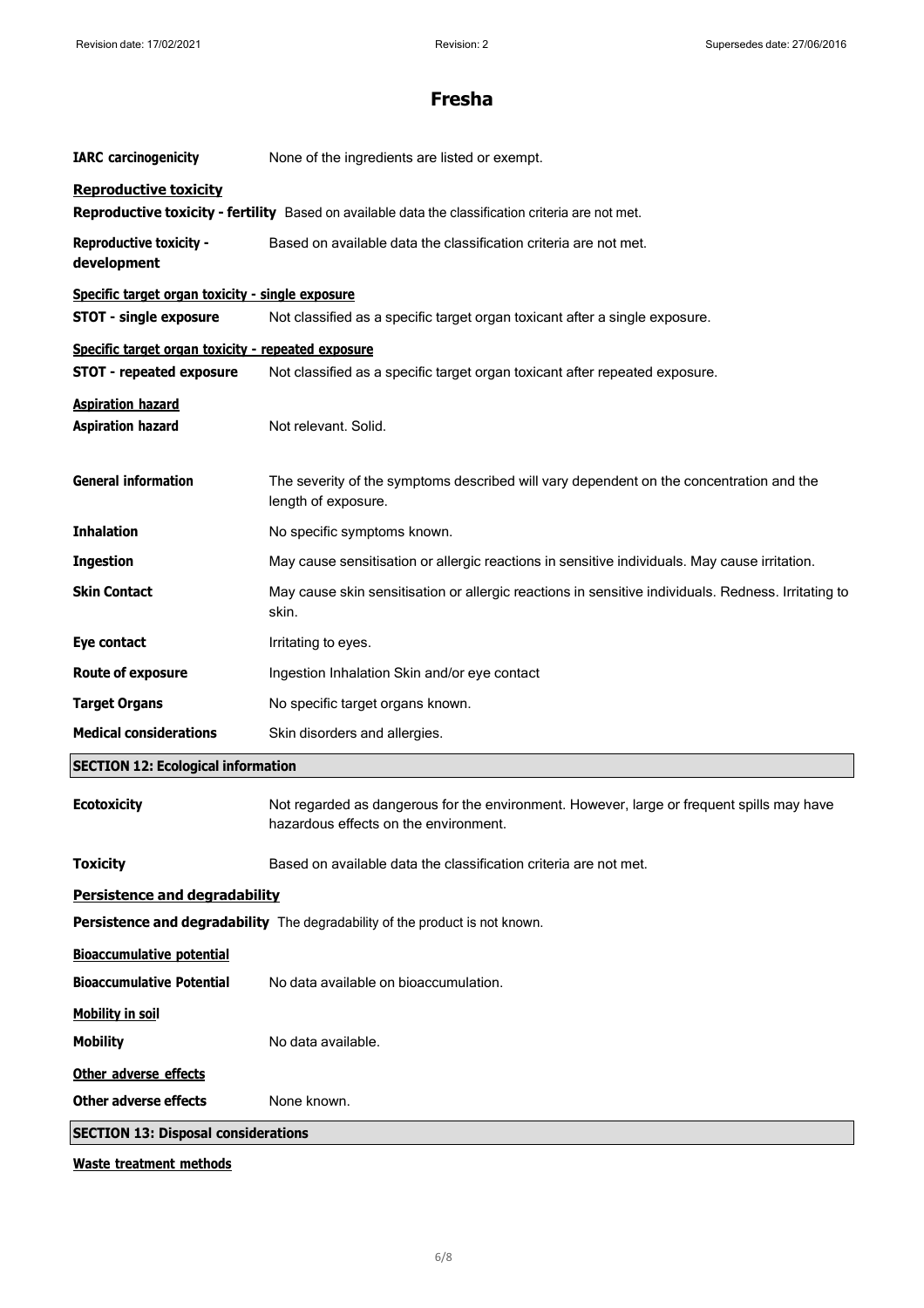| <b>General information</b> | The generation of waste should be minimised or avoided wherever possible. Reuse or recycle<br>products wherever possible. This material and its container must be disposed of in a safe<br>way. When handling waste, the safety precautions applying to handling of the product should<br>be considered. Care should be taken when handling emptied containers that have not been<br>thoroughly cleaned or rinsed out. Empty containers or liners may retain some product<br>residues and hence be potentially hazardous. |
|----------------------------|---------------------------------------------------------------------------------------------------------------------------------------------------------------------------------------------------------------------------------------------------------------------------------------------------------------------------------------------------------------------------------------------------------------------------------------------------------------------------------------------------------------------------|
| <b>Disposal methods</b>    | Dispose of surplus products and those that cannot be recycled via a licensed waste disposal<br>contractor. Waste, residues, empty containers, discarded work clothes and contaminated<br>cleaning materials should be collected in designated containers, labelled with their contents.<br>Incineration or landfill should only be considered when recycling is not feasible.                                                                                                                                             |

### **SECTION 14: Transport information**

**General** The product is not covered by international regulations on the transport of dangerous goods (IMDG, IATA, ADG).

#### **UN number**

Not applicable.

#### **UN proper shipping name**

Not applicable.

### **Transport hazard class(es)**

No transport warning sign required.

#### **Packing group**

Not applicable.

### **Environmental hazards**

**Environmentally hazardous substance/marine pollutant** No.

#### **Special precautions for user**

Not applicable.

**Transport in bulk according to** Not applicable. **Annex II of MARPOL 73/78 and the IBC Code**

#### **SECTION 15: Regulatory information**

#### **Inventories**

**Australia - AICS**

None of the ingredients are listed or exempt.

#### **SECTION 16: Any other relevant information**

| <b>Training advice</b> | Only trained personnel should use this material. |
|------------------------|--------------------------------------------------|
| <b>Revision date</b>   | 17/02/2021                                       |
| <b>Revision</b>        | 2                                                |
| Supersedes date        | 27/06/2016                                       |
| SDS No.                | 4538                                             |